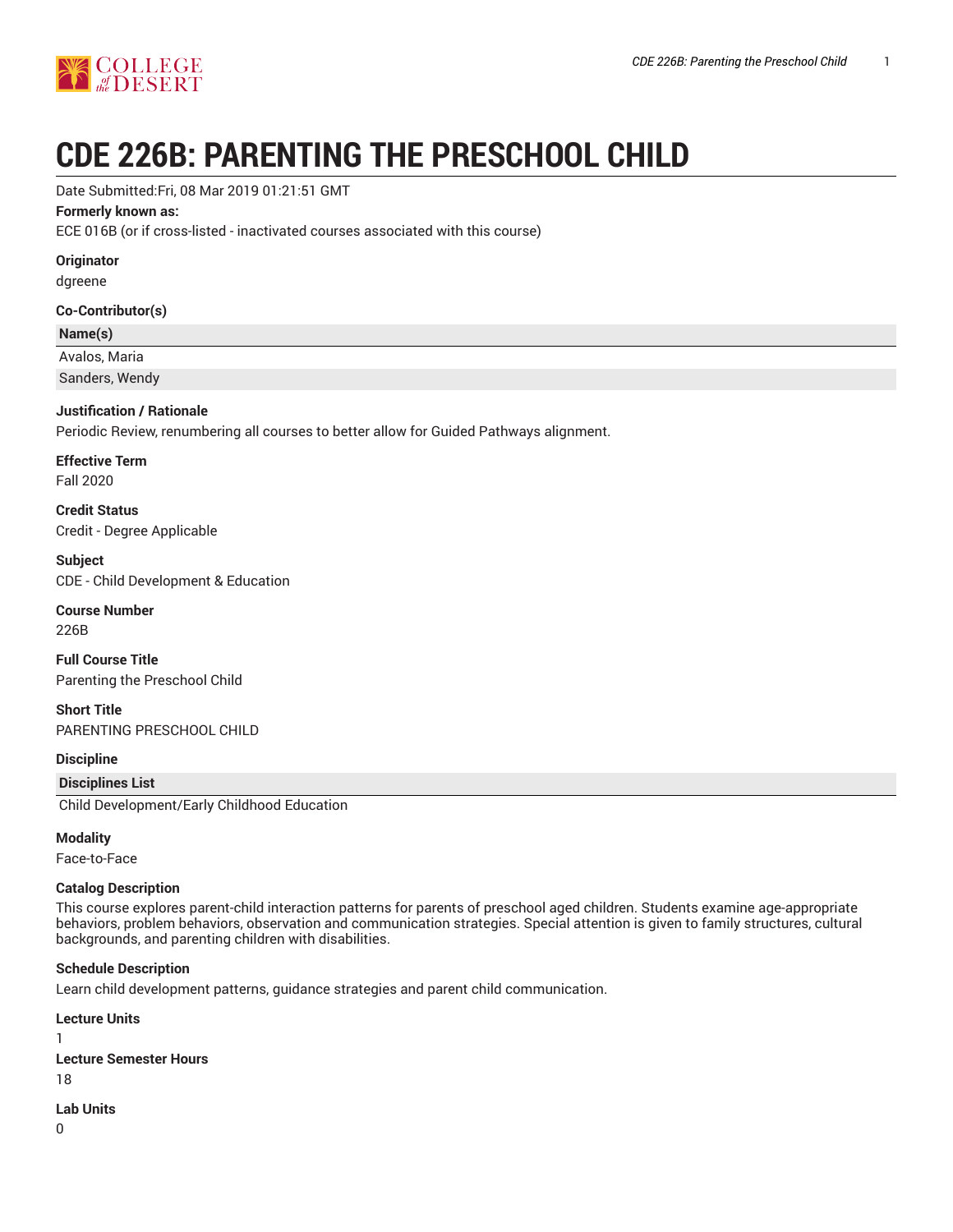

**In-class Hours** 18

**Out-of-class Hours** 36

**Total Course Units**

1 **Total Semester Hours** 54

# **Required Text and Other Instructional Materials**

**Resource Type** Book

**Author**

Siegel, D.

**Title** The Whole-Brain Child

**City** New York

#### **Publisher**

Bantam Books

**Year**

2012

**College Level**

Yes

# **Flesch-Kincaid Level**

12

**ISBN #** 9780553386691

#### **Class Size Maximum**

35

#### **Course Content**

- a. Theories of child guidance.
- b. Understanding the behavior of preschool aged children.
- c. Understanding the behavior of kindergarten aged children.
- d. Observing children.
- e. Planning the pro-social environment.
- f. Positive communication.
- g. Positive action.<br>h. Guidelines for e
- Guidelines for effective guidance.

#### **Course Objectives**

|             | <b>Objectives</b>                                            |
|-------------|--------------------------------------------------------------|
| Objective 1 | Demonstrate knowledge of current child guidance theories     |
| Objective 2 | Identify developmental milestones that affect behavior.      |
| Objective 3 | Demonstrate the use of observation for prescriptive quidance |
| Objective 4 | Identify components of the nurturing social environment      |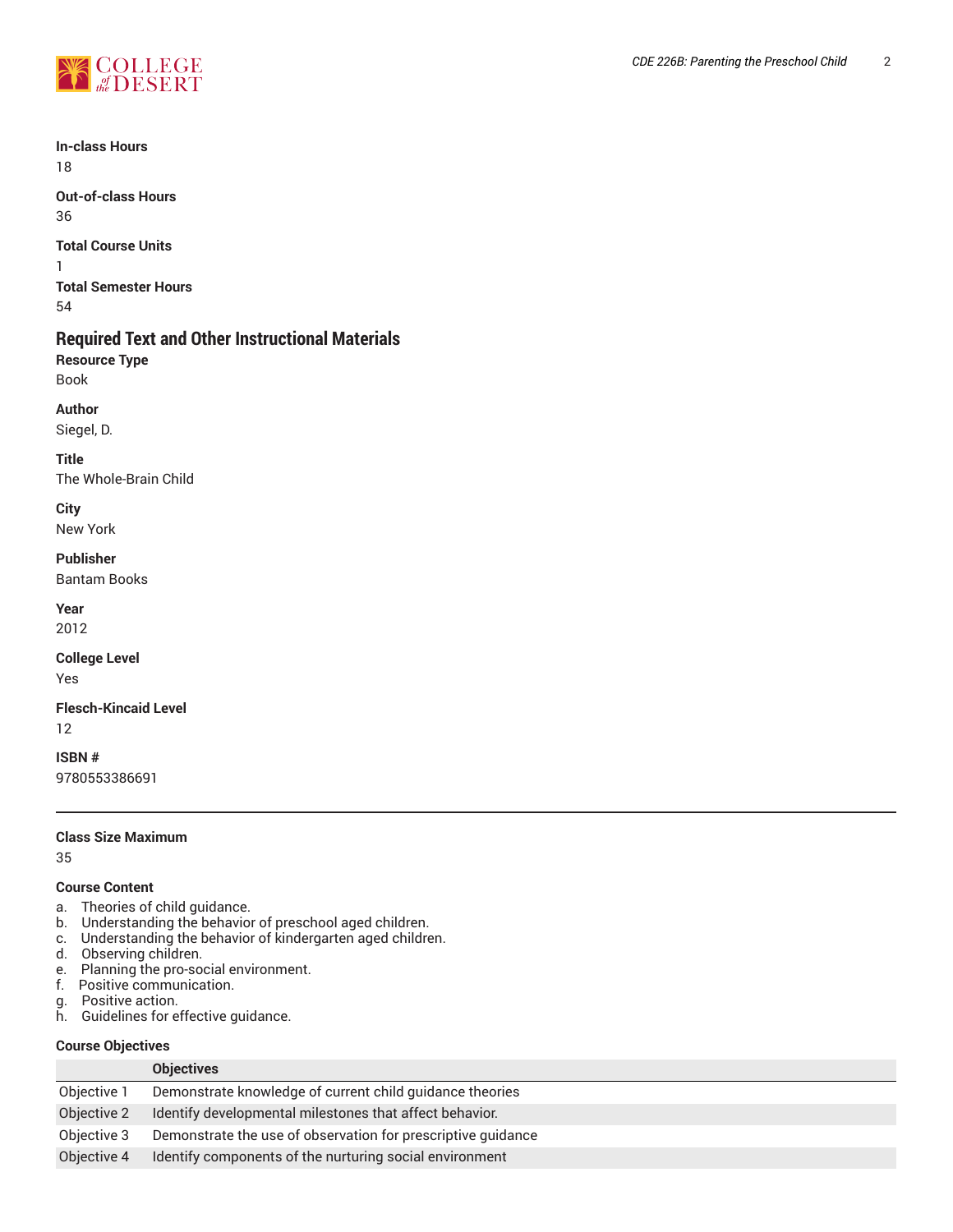| Objective 5 | List underlying causes of problem behavior.                                                              |
|-------------|----------------------------------------------------------------------------------------------------------|
| Objective 6 | Discuss strategies for positive communication.                                                           |
| Objective 7 | Define logical and natural consequences and understand their importance in quidance.                     |
| Objective 8 | Identify family structures and the parenting challenges of each type.                                    |
| Objective 9 | Demonstrate an understanding of the parenting challenges facing families with children with disabilities |

#### **Student Learning Outcomes**

**Upon satisfactory completion of this course, students will be able to:**

Outcome 1 Students will demonstrate effective interactions with preschool aged children that positively guide behavior.

#### **Methods of Instruction**

| <b>Method</b>                                                                                                                                                   | Please provide a description or examples of how each instructional<br>method will be used in this course.                                                                                                    |                           |  |
|-----------------------------------------------------------------------------------------------------------------------------------------------------------------|--------------------------------------------------------------------------------------------------------------------------------------------------------------------------------------------------------------|---------------------------|--|
| Discussion                                                                                                                                                      | Students will discuss different parenting types and the effects on<br>children.                                                                                                                              |                           |  |
| Observation<br>Students will observe videos of teachers and parents interacting with<br>children in both positive and negative situations and provide feedback. |                                                                                                                                                                                                              |                           |  |
| Role Playing                                                                                                                                                    | Students will role play parent and child dynamics.                                                                                                                                                           |                           |  |
| Lecture                                                                                                                                                         | Instructor will provide an overview of important concepts.                                                                                                                                                   |                           |  |
| <b>Methods of Evaluation</b>                                                                                                                                    |                                                                                                                                                                                                              |                           |  |
| <b>Method</b>                                                                                                                                                   | Please provide a description or examples of how<br>each evaluation method will be used in this course.                                                                                                       | <b>Type of Assignment</b> |  |
| Guided/unguided journals                                                                                                                                        | Students will compare family of origin quidance<br>techniques with recommended practices. - Weekly<br>journal entries related to reading.                                                                    | Out of Class Only         |  |
| Other                                                                                                                                                           | Students will create a family charter that will explain In and Out of Class<br>their parenting styles and discipline techniques.                                                                             |                           |  |
| Field/physical activity observations                                                                                                                            | Students will observe effective practices in guiding<br>children's behavior and complete an oral report on<br>what they saw.- Two observations conducted at the<br>McCarthy Family Child Development Center. | Out of Class Only         |  |

#### **Assignments**

#### **Other In-class Assignments**

Create a family charter that will explain their parenting styles and discipline techniques.

#### **Other Out-of-class Assignments**

a. Read text as assigned. - approximately 15 hours

b. Complete observation reports.- approximately 10 hours ( including observation time and composing reports)

c. Student projects. - approximately 10 hours

**Grade Methods** Letter Grade Only

### **MIS Course Data**

**CIP Code** 19.0706 - Child Development.

**TOP Code** 130540 - Preschool Age Child

**SAM Code** D - Possibly Occupational